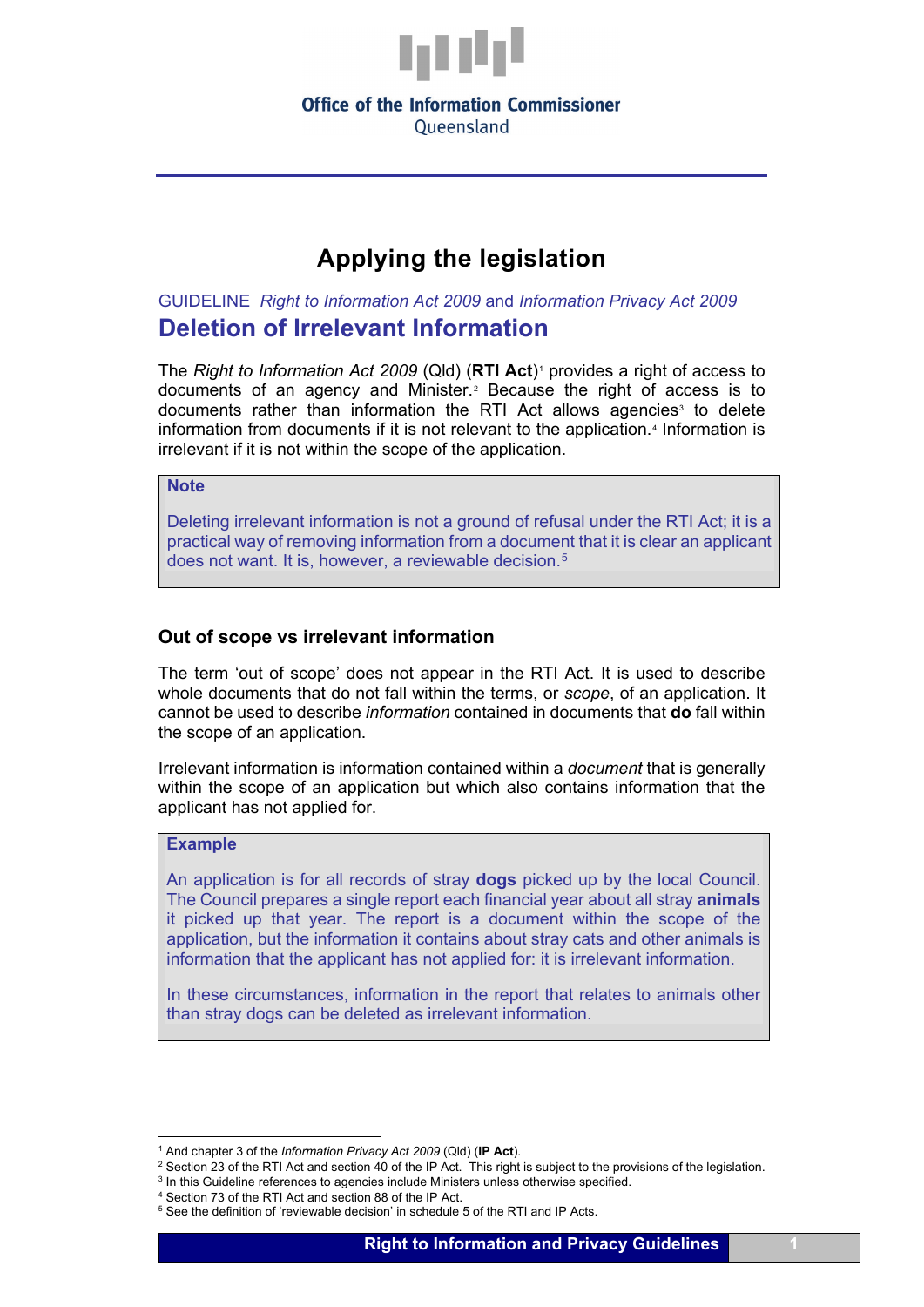

## **Office of the Information Commissioner** Oueensland

# **Whole documents that are not relevant to the terms of the application**

When an agency conducts searches, it is not uncommon for documents to be returned that, on closer inspection by the decision maker, are not actually within the scope of the application. These documents are *out of scope* of the application.

Section 73 of the RTI Act only refers to deleting irrelevant *information*—other parts of the document must fall within the terms of an access application before it can be used. It cannot be used on whole documents that fall outside the terms of an application.

If an *entire document* is out of scope of an application, it should **not** be considered at all as part of the application nor should it be referred to in the notice of decision.

Mentioning whole documents that are out of scope of the application can be misleading and cause confusion for applicants. It may also increase the number of review applications as applicants may not understand or believe that the agency would have mentioned these documents if they did not relate to their application.

#### **What is 'irrelevant' information?**

Section 73 of the RTI Act applies when giving access to a document would also disclose information an agency reasonably considers is not relevant to the scope of the access application.

This means that agencies must assess whether information can reasonably, as opposed to irrationally or absurdly, be considered 'not relevant' to the terms of an applicant's access application.<sup>[6](#page-1-0)</sup> Generally, this will be where the information is not information that the applicant has applied for in their application.

If it is determined that the information can be categorised as irrelevant information then it may only be deleted where the agency considers that it is reasonably practicable to give access to a copy of a document from which the information has been deleted.

**Removing non-personal information in IP Act applications**

Under the *Information Privacy Act 2009* (IP Act), an individual can apply for documents containing their personal information. The fact that some information in the documents may not be the applicant's personal information is not sufficient on its own to make it irrelevant to the application.

<span id="page-1-0"></span><sup>6</sup> *BDP and Medical Board; WNK (Third party)* (Unreported, Queensland Information Commissioner, 19 December 2007).